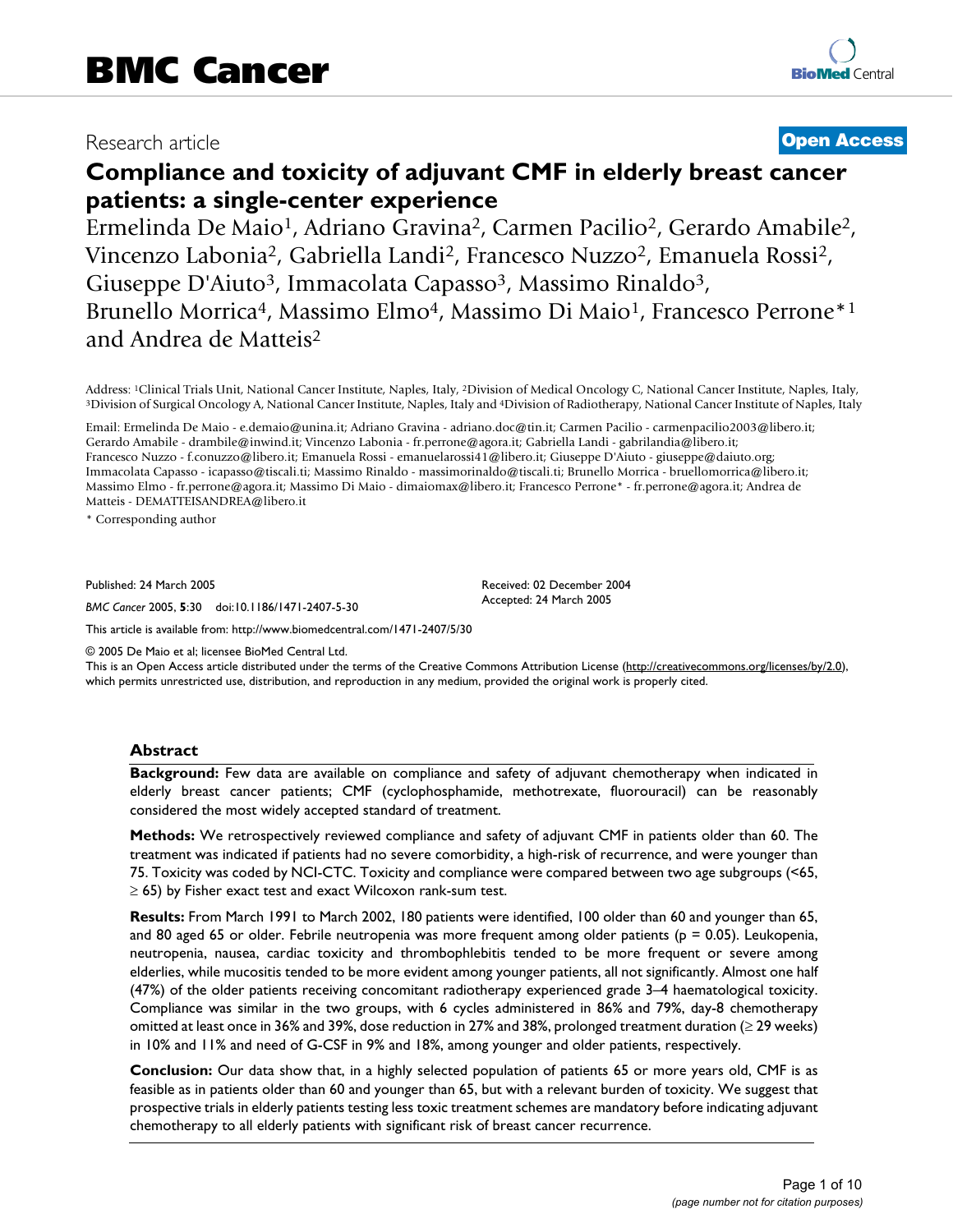## **Background**

Breast cancer is a very frequent malignancy among elderly patients. Its incidence increases with age, up to 80 years of age [1]. Furthermore, there are convincing data from the Surveillance, Epidemiology, and End Result (SEER) Program [2] showing that the proportion of elderly patients with breast cancer has been increasing during the last decades; patients aged 65 or more, indeed, accounted for 37% of breast cancer cases diagnosed in 1973 and for 47% of those diagnosed in 1995.

Nowadays, adjuvant chemotherapy for breast cancer is a standard clinical practice. This strategy has solid bases in the data of the Oxford Overview by the Early Breast Cancer Trialists' Collaborative Group [3] that showed unequivocal benefit of adjuvant chemotherapy and suggested that its positive effect could be additive to that of tamoxifen. Thus, during recent years there has been a trend toward giving chemotherapy to the majority of women with early breast cancer, including the elderly ones if their risk of relapse is high and their clinical conditions are not deteriorated; thus, without considering elderly patients like a special subgroup for which specific recommendations are needed [4-6]. However, data collected in the Overview do not directly demonstrate the usefulness of adjuvant chemotherapy in older patients. Larger number of patients are needed, possibly enrolled into clinical trials specifically planned for elderly women, like the recently published study conducted by the French Adjuvant Study Group [7]. This study, indeed, evaluated the efficacy of the addition of weekly epirubicin to tamoxifen for patients older than 65 with node-positive early breast cancer, finding an advantage in terms of disease-free survival for patients receiving chemotherapy. Studies like this are needed to make the evidence stronger and to overcome selection biases possibly deriving from severe selection of elderly patients entered in clinical trials designed for adult ones. Indeed, it is well known that the proportion of elderly patients enrolled in clinical trials is far more lower than the proportion they represent in population statistics [8], barriers to their enrollment being multidimensional [9].

In clinical practice another problem due to the lack of reliable trials is the choice of which type of chemotherapy can be given to elderly patients. While it is now recognized [6] that two general levels of cytotoxic therapy regimens exist, one less aggressive that includes four courses of doxorubicin and cyclophosphamide or six courses of classical CMF (cyclophosphamide, methotrexate and fluorouracil), and another more aggressive including cyclophosphamide, epirubicin, and fluorouracil [10,11] and experimental associations or sequences with taxanes [12,13], many of these schemes have never been tested in prospective trials in elderly patients. With paucity of experimental data, CMF is felt as the more reasonable standard schedule for such patients [14].

While planning a randomized clinical trial, we reviewed the records of early breast cancer patients who received adjuvant CMF (days 1 and 8 every 4 weeks for a planned number of 6 cycles) at the National Cancer Institute of Naples, Italy, during the last decade, to describe compliance and toxicity in patients 65 or more years old; as a comparative group, we collected data of patients of the immediately lower age cohort (older than 60 and younger than 65).

## **Methods**

We selected charts of patients older than 60 (i.e.: those diagnosed breast cancer after the 60<sup>th</sup> birthday) who had received CMF from March 1991 to March 2002, outside clinical trials. All the patients had undergone mastectomy or quadrantectomy plus axillary lymphadenectomy. Patients undergoing conservative surgery were scheduled for radiotherapy of the residual breast with a standard scheme (5000 cGy plus 1000 cGy of boost on the quadrant) that was planned either concomitantly with adjuvant chemotherapy or immediately after the end of it, according to waiting lists or patient's or physician's preference. When radiotherapy was planned concomitantly, it was administered between the 3rd and the 4th cycle of CMF, in a sandwich scheme, producing a 6 weeks prolongation of the overall duration of CMF treatment.

In the period of interest, at our Institution, criteria on which therapeutic decisions regarding adjuvant chemotherapy were taken outside clinical trials varied according to the evolution of international guidelines and the results of the Oxford metanalysis. Overall, we recommended chemotherapy to patients aged less than 75, who had undergone surgical treatment (mastectomy or quadrantectomy, plus axillary lymphnode dissection), with a high risk of recurrence (based on common features like positive nodes, large primary tumor, high grade of malignancy, estrogen-receptor negative), good performance status (ECOG PS 0 or 1), normal function of vital organs (bone marrow, kidney, liver and heart) and no other severe comorbidity contraindicating chemotherapy. As older the patients and as lower the estimate of recurrence risk, the higher was the chance of choosing CMF rather than an anthracycline-containing regimen. Estrogen receptor positive patients, treated with chemotherapy, received tamoxifen after the end of chemotherapy.

For this analysis, we focused on patients aged over 60, who had received CMF according to the following schedule: cyclophosphamide 600 mg/m2, methotrexate 40 mg/  $m<sup>2</sup>$  and fluorouracil 600 mg/m<sup>2</sup>, on days 1 and 8, every 4 weeks, for 6 planned cycles. With this schedule, common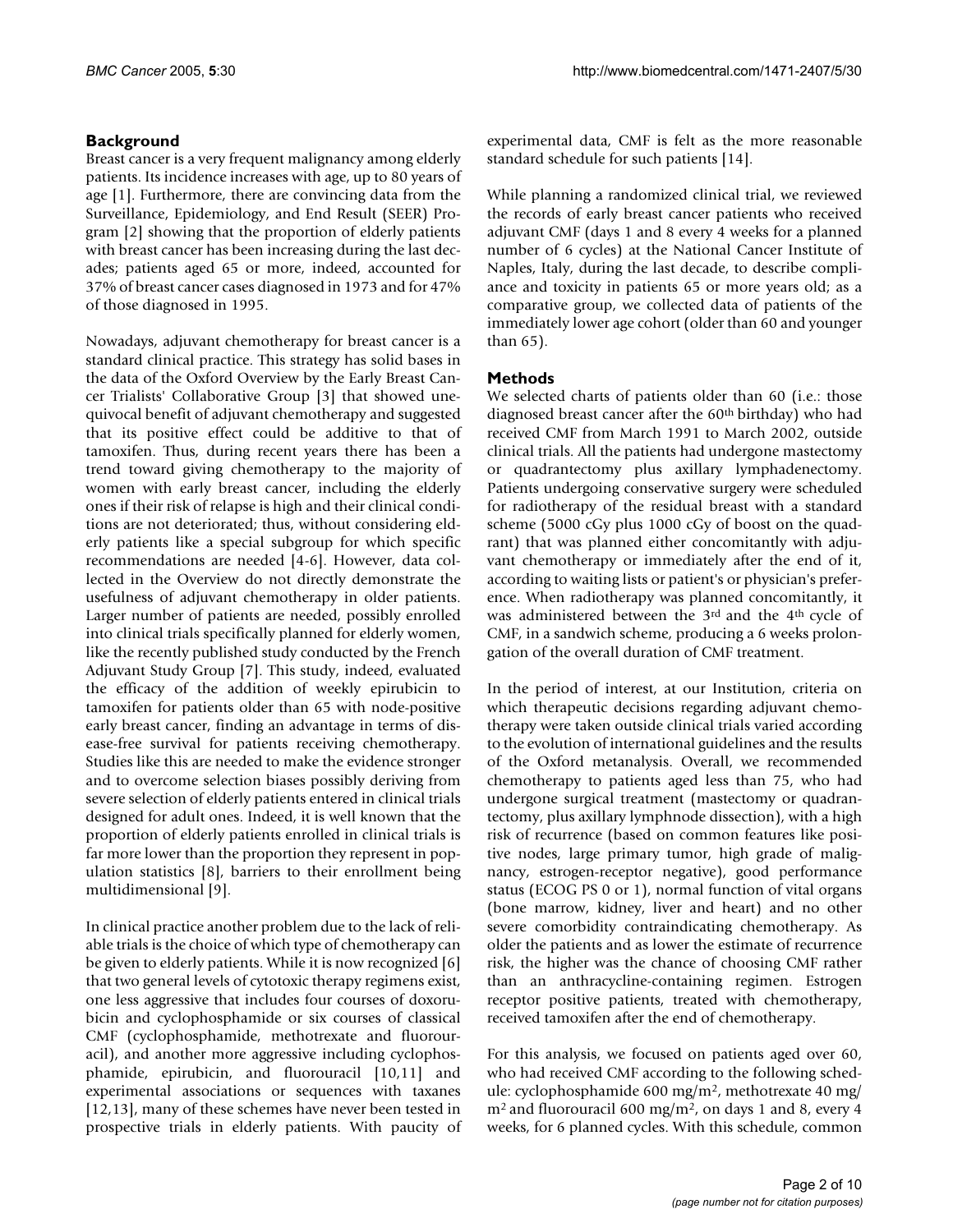supportive care was applied consisting of antiemetic medication with  $5HT_3$  antagonist on the days of chemo, antibiotics in case of known bacterial infection associated with granulocyte colony-stimulating factor (G-CSF) in case of febrile neutropenia; G-CSF was also sporadically used in case of grade 4 neutropenia without fever, and prophylactically in cycles following febrile or grade 4 neutropenia.

Pre-chemotherapy evaluation included medical history, physical examination, haematology, serum biochemistry tests, and tumor staging with chest radiography, abdominal ultrasonography, nuclidic bone scan with X-ray of bone hot-spots, ECG and, in selected cases, an evaluation of left ventricular ejection fraction. Toxicity was usually assessed with blood counts preceding each administration of chemotherapy, and complete serology before day 1 administration of chemotherapy, unless clinical need for more frequent control. Reviewing the charts, we codified toxicity according to National Cancer Institute Common Toxicity Criteria (version 2.0, 1998). Toxicity is reported with details of type and grade, including all grades. Anyway, for descriptive purposes we also summarised toxicity into three major groups: haematological (leukopenia, neutropenia, anemia, thrombocytopenia, febrile neutropenia, bleeding, infection), other (including all the other toxicities) and any (including both haematological and other) and we summed up grades 0 to 2 as non severe and grades 3 or 4 as severe.

To analyse compliance, the distribution of several indices was compared between the two age subgroups. A cycle was considered as delivered if day 1 chemotherapy had been administered. Indices used for compliance description were: a) the number of delivered cycles, b) the occurrence of withdrawal of chemotherapy on day 8, c) the occurrence and the percentage of dose-reductions, d) the occurrence of treatment delay that was expressed as relative duration by dividing actual and planned duration (1 means no delay, higher values mean progressively longer delays), e) the need for G-CSF treatment according to previously reported guidelines, and f) the cause of treatment discontinuation if earlier than planned. After description of single indices, a binary index was built, weak compliance being defined as the occurrence of at least one of the following events: less than 6 cycles administered, withdrawal of more than one day-8 treatment, dose reduction in more than 25% of cycles, relative duration higher than 1.25, need of G-CSF treatment, treatment interruption because of patient's refusal or toxicity. Because of possible confounding effect of radiotherapy associated to CMF, both toxicity and compliance were analysed not only by age subgroups but also according to presence or absence of concomitant radiotherapy.

| Median age (range), yrs         | 64 (60-73) |
|---------------------------------|------------|
| Age category, n (%)             |            |
| $>60$ and $< 65$ years          | 100(56)    |
| $\geq 65$ years                 | 80 (44)    |
| pT-category, n (%)              |            |
| pTI                             | 73 (41)    |
| pT <sub>2</sub>                 | 91 (51)    |
| pT3                             | 5(3)       |
| pT4                             | 3(2)       |
| unknown                         | 8(4)       |
| pN-category, n (%)              |            |
| pN0                             | 66 (37)    |
| pNI                             | 97 (54)    |
| pN <sub>2</sub>                 | 10(6)      |
| unknown                         | 7(4)       |
| Receptor status, n (%)          |            |
| ER or PgR positive              | 82 (46)    |
| Negative                        | 78 (43)    |
| Unknown                         | 20(11)     |
| Histotype, n (%)                |            |
| Ductal                          | 132 (73)   |
| Lobular                         | 33 (18)    |
| Other                           | 15(8)      |
| Histologic grade, n (%)         |            |
| GI                              | 5(3)       |
| G <sub>2</sub>                  | 53 (29)    |
| G3                              | 96 (53)    |
| Unknown                         | 26 (14)    |
| Concomitant radiotherapy, n (%) |            |
| No                              | 114(63)    |
| Yes                             | 66 (37)    |

Disease-free survival was defined as the time elapsed from surgery to the date of assessment of local or distant or contralateral breast cancer or the date of death for patients dying without disease recurrence. The Kaplan-Meier method was applied to draw disease-free survival curves.

Statistical significance of associations among variables was tested by the Fisher's exact test, or Wilcoxon-Mann Whitney test for naturally ordered variables (i.e. number of cycles, no. of day 8 omitted, grades of toxicity). Diseasefree survival curves were compared by the Log-rank test. Analysis were done with S-PLUS (6.0 Professional Release 1, Insightful Corporation) and StatXact-5 (release 5.0.3, Cytel software Corporation).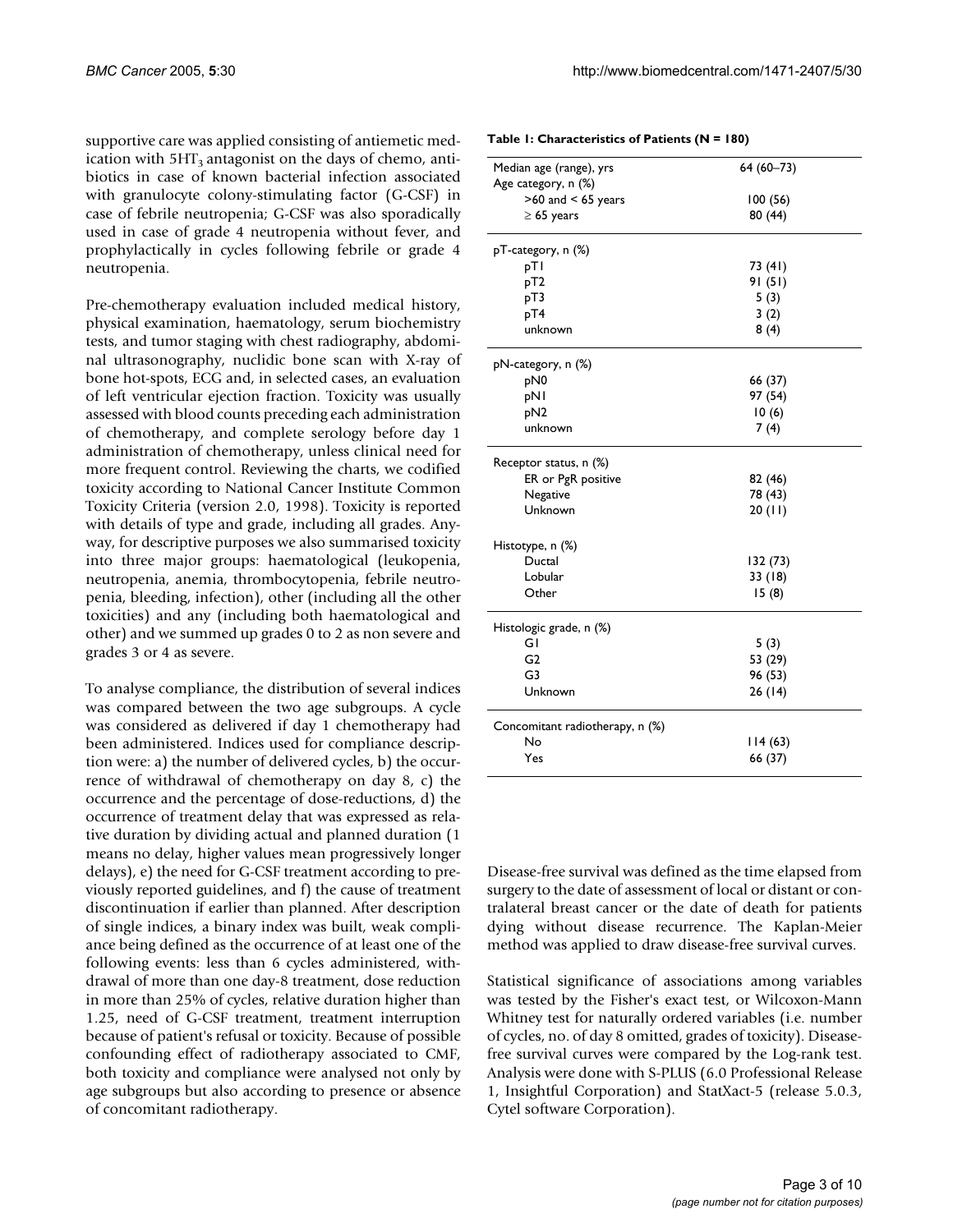| Type of toxicity    |     | $>60$ and <65 years (n = 100) |                |                |             |     |                | $\geq 65$ years (n = 80) |              |   |      |  |
|---------------------|-----|-------------------------------|----------------|----------------|-------------|-----|----------------|--------------------------|--------------|---|------|--|
|                     | 0   |                               | $\overline{2}$ | 3              | 4           | 0   |                | $\overline{2}$           | 3            | 4 |      |  |
| Anemia              | 81  | 0                             | 8              | 0              |             | 86  | 6              | 4                        | 4            | 0 | 0.39 |  |
| Leukopenia          | 54  | 15                            | 9              | 7              | 5           | 45  | $\mathbf{H}$   | 26                       | $\mathbf{H}$ | 6 | 0.13 |  |
| Neutropenia         | 73  | 0                             | 8              | 5              | 4           | 68  | 9              | $\overline{7}$           | 10           | 6 | 0.32 |  |
| Febrile Neutropenia | 100 | $\overline{\phantom{a}}$      |                | 0              | 0           | 96  | ۰              | $\blacksquare$           | 4            | 0 | 0.05 |  |
| Infection           | 97  | 0                             |                | $\overline{2}$ | 0           | 95  | 0              | 2.5                      | 2.5          | 0 | 0.50 |  |
| Fever               | 98  | 0                             | 2              | $\mathbf 0$    | 0           | 98  | $\overline{2}$ | 0                        | 0            | 0 | 0.83 |  |
| Thrombocytopenia    | 90  | 7                             | $\overline{2}$ | 0              |             | 91  | 4              |                          | 3            | ı | 0.83 |  |
| Bleeding            | 98  |                               | 0              |                | 0           | 100 | 0              | 0                        | 0            | 0 | 0.21 |  |
| Nausea              | 81  | 8                             | 6              | 5              | 0           | 69  | $\mathbf{H}$   | 12                       | 8            | 0 | 0.06 |  |
| Vomiting            | 71  | 5                             | $\mathbf{1}$   | 3              | 0           | 69  | 9              | 16                       | 6            | 0 | 0.98 |  |
| Mucositis           | 84  | 5                             | 8              | 3              | 0           | 92  |                | 5                        |              | 0 | 0.09 |  |
| Skin                | 99  |                               | 0              | 0              | 0           | 98  | 0              | $\overline{2}$           | 0            | 0 | 0.43 |  |
| Diarrhea            | 96  |                               | 0              | 3              | 0           | 96  | 3              |                          | 0            | 0 | 0.91 |  |
| Constipation        | 99  | 0                             | 0              |                | 0           | 98  |                |                          | 0            | 0 | 0.45 |  |
| Hepatic             | 88  | 3                             | 7              | $\overline{2}$ | 0           | 90  | 6              | 4                        | 0            | 0 | 0.60 |  |
| Cardiac             | 100 | 0                             | 0              | $\mathbf 0$    | 0           | 96  | 0              | 2.5                      |              | 0 | 0.09 |  |
| Fatigue             | 96  |                               | 3              | 0              | 0           | 95  | 0              | 2.5                      | 2.5          | 0 | 0.72 |  |
| Pulmonary           | 100 | 0                             | 0              | $\mathbf 0$    | 0           | 99  |                | 0                        | 0            | 0 | 0.27 |  |
| Abdominal pain      | 99  | 0                             | 0              |                | 0           | 99  | 0              | 0                        |              | 0 | 0.88 |  |
| Chest pain          | 99  | 0                             | 0              |                | 0           | 100 | 0              | 0                        | 0            | 0 | 0.37 |  |
| Heartburn           | 99  | 0                             |                | 0              | 0           | 98  | 0              | 2                        | 0            | 0 | 0.44 |  |
| Headache            | 99  | 0                             | 0              |                | 0           | 100 | 0              | $\mathbf 0$              | 0            | 0 | 0.38 |  |
| Confusion           | 99  |                               | 0              | 0              | 0           | 100 | 0              | 0                        | 0            | 0 | 0.38 |  |
| Depression          | 100 | 0                             | 0              | 0              | 0           | 99  | 0              | 0                        |              | 0 | 0.27 |  |
| Thrombophlebitis    | 97  | 0                             | 0              | 3              | 0           | 94  | 0              | 0                        | 6            | 0 | 0.30 |  |
| Dysuria             | 99  | 0                             | 0              |                | 0           | 99  | 0              | 0                        |              | 0 | 0.88 |  |
| Allergy             | 99  | 0                             | $\Omega$       |                | 0           | 100 | 0              | 0                        | 0            | 0 | 0.37 |  |
| Weight gain         | 100 | 0                             | 0              | 0              | 0           | 99  | 0              |                          | 0            | 0 | 0.27 |  |
| Weight loss         | 99  | 0                             |                | 0              | $\mathbf 0$ | 99  |                | 0                        | 0            | 0 | 0.89 |  |

#### <span id="page-3-0"></span>**Table 2: Worst degree of toxicity by age group (% of patients)**

\* Wilcoxon-Mann Whitney test

## **Results**

From March 1991 to March 2002, 180 patients were identified, 80 aged 65 or older, and 100 older than 60 and younger than 65. The baseline characteristics of patients are reported in table 1. Overall, 87 patients received radiotherapy on the residual breast; among these, 21 patients, who received radiation therapy after the end of CMF, have been considered in the no radiotherapy subgroup for all subsequent analyses. Sixty-six patients receiving concomitant radiotherapy were equally distributed in the two age subgroups, 36 (36%) being younger than 65 and 30 (38%) being older.

Treatment toxicity scattered by age subgroups is reported in table [2.](#page-3-0) There was no toxic death. The only type of toxicity that significantly differed between the two age groups was febrile neutropenia that occurred in 3 cases among older patients and never in the younger group ( $p = 0.05$ ). Among toxicities that did not show a statistically significant difference between the two groups, leukopenia, neutropenia, nausea, cardiac toxicity and thrombophlebitis tended to be more frequent or severe among elderlies, while mucositis tended to be more evident among younger patients. As shown in table [3,](#page-4-0) haematologic toxicity was adversely affected by concomitant radiotherapy, leukopenia, neutropenia, febrile neutropenia and fever being significantly worse among patients who received concomitant radiotherapy. As reported in table [4,](#page-4-1) incidence of grade 3–4 toxicity (either haematological or other or any type) did not vary according to age, while severe haematological toxicity was more frequent among patients who received concomitant radiotherapy (35% vs 8%, p < 0.0001); almost one half (47%) of the older patients receiving concomitant radiotherapy experienced grade 3–4 hematological toxicity.

Focusing on compliance, we found that CMF scheduling was modified (from days 1 and 8 every 4 weeks to day 1 every 3 weeks) because of toxicity in 7 patients (2 in the older and 5 in the younger group,  $p = 0.46$ ; none of these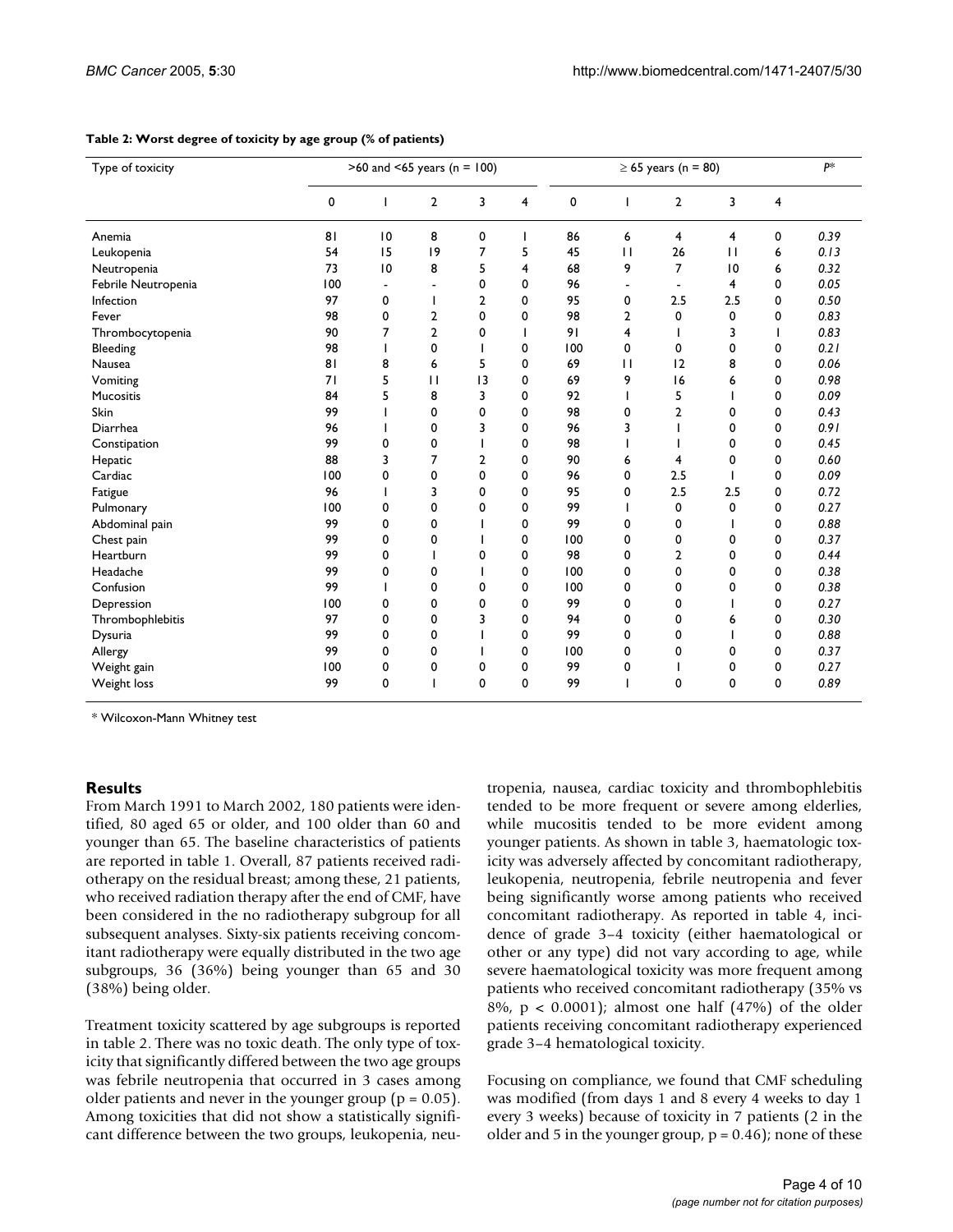| Type of toxicity    |     |    | No (n = $114$ ) |                |   |    |                | Yes ( $n = 66$ ) |                 |     | р*       |
|---------------------|-----|----|-----------------|----------------|---|----|----------------|------------------|-----------------|-----|----------|
|                     | 0   |    | 2               | 3              | 4 | 0  |                | 2                | 3               | 4   |          |
| Anemia              | 87  | 6  | 4               | 3              | 0 | 77 | 12             | 9                | 0               | ۱.5 | 0.12     |
| Leukopenia          | 58  | 15 | 22              | 3              | 3 | 36 | П              | 23               | 20              | Н   | 0.0001   |
| Neutropenia         | 82  | 8  | 6               | $\overline{2}$ | C | 50 | 12             |                  | $\overline{17}$ | П   | < 0.0001 |
| Febrile Neutropenia | 100 | 0  | 0               | 0              | 0 | 95 | 0              | 0                | 5               | 0   | 0.05     |
| Infection           | 96  | 0  | C.              | ኀ              | 0 | 95 | 0              | ົ                | 3               | 0   | 0.89     |
| Fever               | 100 | 0  | 0               | 0              | 0 | 94 | 6              | 0                | 0               | 0   | 0.02     |
| Thrombocytopenia    | 90  | 6  | ົ               |                |   | 91 | 4.5            | 1.5              | 1.5             | 1.5 | 0.96     |
| Bleeding            | 99  | 0  | 0               |                | 0 | 98 | $\overline{2}$ | 0                | 0               | 0   | 1.00     |

#### <span id="page-4-0"></span>**Table 3: Worst degree of hematological toxicity by radiotherapy (% of patients)**

\* Wilcoxon-Mann Whitney test

<span id="page-4-1"></span>**Table 4: Summary of toxicity by age, radiotherapy and combined subgroups expressed as row percentages)**

|                                  |        | Haematologic |          |        | Other  | Any            |        |        |       |
|----------------------------------|--------|--------------|----------|--------|--------|----------------|--------|--------|-------|
| Subgroup                         | $G0-2$ | $G3-4$       | $p*$     | $G0-2$ | $G3-4$ | $\mathbf{p}^*$ | $G0-2$ | $G3-4$ | $p^*$ |
| Age                              |        |              | 0.17     |        |        | 0.49           |        |        | 00.1  |
| >60 and <65 years ( $n = 100$ )  | 86%    | 14%          |          | 72%    | 28%    |                | 62%    | 38%    |       |
| $\geq$ 65 years (n = 80)         | 78%    | 22%          |          | 78%    | 22%    |                | 61%    | 39%    |       |
| Radiotherapy                     |        |              | < 0.0001 |        |        | 0.21           |        |        | 0.27  |
| No $(n = 114)$                   | 92%    | 8%           |          | 71%    | 29%    |                | 65%    | 35%    |       |
| Yes ( $n = 66$ )                 | 65%    | 35%          |          | 80%    | 20%    |                | 56%    | 44%    |       |
| Age and radiotherapy             |        |              | < 0.0001 |        |        | 0.42           |        |        | 0.08  |
| >60 and < 65, no RT ( $n = 64$ ) | 92%    | 8%           |          | 67%    | 33%    |                | 59%    | 41%    |       |
| ≥ 65, no RT ( <i>n</i> = 50)     | 92%    | 8%           |          | 76%    | 24%    |                | 72%    | 28%    |       |
| $>60$ and < 65, RT (n = 36)      | 75%    | 25%          |          | 81%    | 19%    |                | 67%    | 33%    |       |
| $\geq 65$ , RT (n = 30)          | 53%    | 47%          |          | 80%    | 20%    |                | 43%    | 57%    |       |

 $G =$  grade;  $RT =$  radiotherapy.

patients did receive concomitant radiotherapy (p = 0.05). Distribution of compliance indices is summarized in table [5.](#page-5-0) Seventy-six percent of older patients received six cycles of chemotherapy as compared with 81% of those in the younger group. Day 8 of chemotherapy was withdrawn at least once in 36% and 31%, and 18% and 14% of the patients had more than 25% of cycle at reduced doses, in the older and younger groups, respectively. Treatment was administered without significant delay (i.e. 24 weeks without concomitant radiotherapy or 30 weeks with) in almost all the patients. Haematopoietic support with G-CSF was required by 18% and 9% of older and younger patients. Causes of treatment discontinuation were similar in the two groups, protocol completion accounting for more than three-fourths, and refusal and toxicity for about 10% each ( $p = 0.39$ ). Eighty-eight percent of the 66 patients who received concomitant radiotherapy were able to receive 6 cycles of CMF and completed treatment according to the protocol, as compared with 74% of those not irradiated concomitantly; concomitant irradiation prolonged significantly duration of CMF in 5% of patients and produced a more frequent need of G-CSF. Overall, a weak compliance (i.e. the occurrence of at least one of the following events: less than 6 cycles received, more than 1 day 8 omission, dose reduction in more than 25% of cycles, relative duration higher than 1.25, use of G-CSF or treatment interruption because of toxicity or refusal) was more frequent among older patients (58% vs 46%,  $p =$ 0.02) and did not vary according to concomitant radiotherapy.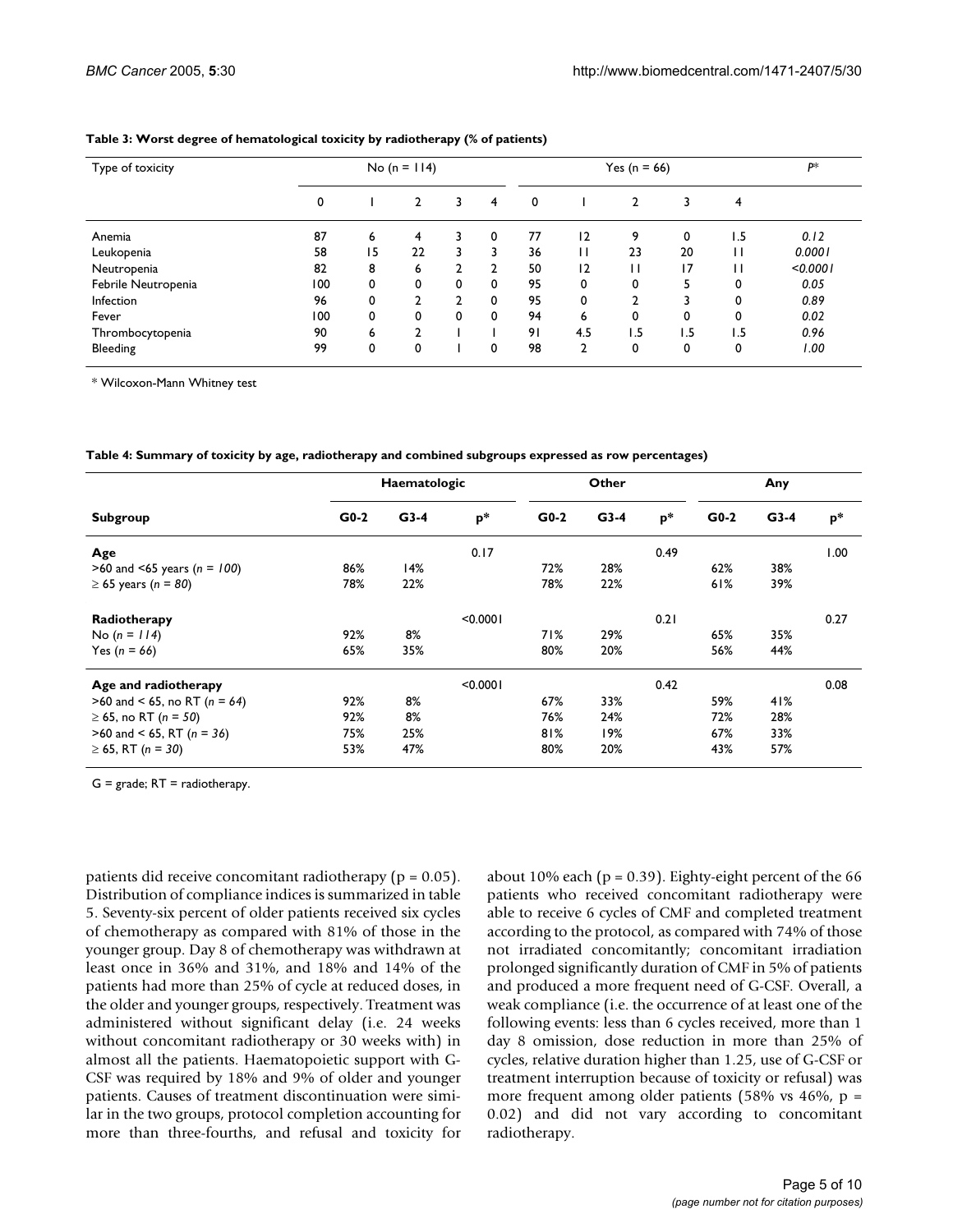| $>60$ and < 65 (n = 100)<br>$\geq 65$ (n = 80)<br>PŞ<br>$No* (n = 114)$<br>PŞ<br>Yes $(n = 66)$<br>0.42<br>N. of cycles administered, no. (%)<br>6 cycles<br>81(81)<br>84 (74)<br>58 (88)<br>61(76)<br>5 cycles<br>5(5)<br>4(5)<br>4(3)<br>5(8)<br>4 cycles<br>6(5)<br>4(4)<br>4(5)<br>2(3)<br>3 cycles<br>10(9)<br>5(5)<br>6(8)<br>$\vert$ (l)<br>2 cycles<br>4(4)<br>4(5)<br>8(7)<br>0<br>I cycle<br>0<br>$\mathsf{I}(\mathsf{I})$<br>$\mathsf{I}(\mathsf{I})$<br>2(2)<br>N. of day 8 omitted, no. (%)<br>0.37<br>69 (69)<br>51(64)<br>77 (68)<br>43 (65)<br>0<br>I<br>23(23)<br>24(21)<br>17(26)<br>18(22)<br>$\overline{\mathbf{c}}$<br>5(5)<br>8(10)<br>9(8)<br>4(6)<br>3<br>3(3)<br>3(4)<br>4(3)<br>2(3)<br>0.54<br>Rate of cycles at reduced dose, no. (%)<br>97 (85)<br>55 (83)<br>$\leq 25\%$<br>86 (86)<br>66 (82)<br>>25%<br>14(14)<br>14(18)<br>17(15)<br>11(17)<br>0.59<br>Actual/planned duration, no. (%)<br>99 (99)<br>78 (98)<br>114(100)<br>$\leq$ 1.25<br>63 (95)<br>>1.25<br>$\mathbf 0$<br>$\mathbf{I}(\mathbf{I})$<br>2(2)<br>3(5)<br>0.12<br>< .0001<br>G-CSF utilization, no. (%)<br>No<br>91(91)<br>66 (82)<br>109 (96)<br>48 (73)<br>9(9)<br>Yes<br>14(18)<br>5(4)<br>18(27)<br>0.52<br>Treatment discontinuation, no. (%)<br>protocol completion<br>81(81)<br>61(76)<br>84 (74)<br>58 (88)<br>patient's refusal<br>6(6)<br>9(11)<br>12(11)<br>3(4)<br>11(11)<br>7(9)<br>13(11)<br>treatment toxicity<br>5(8)<br>other<br>2(2)<br>3(4)<br>5(4)<br>0<br>0.02<br>Low compliance <sup>†</sup> , no. (%)<br>No<br>61(61)<br>34 (42)<br>61(54)<br>34 (52)<br>yes | Variable | Age     |         | Radiotherapy |        |      |  |
|---------------------------------------------------------------------------------------------------------------------------------------------------------------------------------------------------------------------------------------------------------------------------------------------------------------------------------------------------------------------------------------------------------------------------------------------------------------------------------------------------------------------------------------------------------------------------------------------------------------------------------------------------------------------------------------------------------------------------------------------------------------------------------------------------------------------------------------------------------------------------------------------------------------------------------------------------------------------------------------------------------------------------------------------------------------------------------------------------------------------------------------------------------------------------------------------------------------------------------------------------------------------------------------------------------------------------------------------------------------------------------------------------------------------------------------------------------------------------------------------------------------------------------------------------------------------------------------|----------|---------|---------|--------------|--------|------|--|
|                                                                                                                                                                                                                                                                                                                                                                                                                                                                                                                                                                                                                                                                                                                                                                                                                                                                                                                                                                                                                                                                                                                                                                                                                                                                                                                                                                                                                                                                                                                                                                                       |          |         |         |              |        |      |  |
|                                                                                                                                                                                                                                                                                                                                                                                                                                                                                                                                                                                                                                                                                                                                                                                                                                                                                                                                                                                                                                                                                                                                                                                                                                                                                                                                                                                                                                                                                                                                                                                       |          |         |         |              |        | 0.01 |  |
|                                                                                                                                                                                                                                                                                                                                                                                                                                                                                                                                                                                                                                                                                                                                                                                                                                                                                                                                                                                                                                                                                                                                                                                                                                                                                                                                                                                                                                                                                                                                                                                       |          |         |         |              |        |      |  |
|                                                                                                                                                                                                                                                                                                                                                                                                                                                                                                                                                                                                                                                                                                                                                                                                                                                                                                                                                                                                                                                                                                                                                                                                                                                                                                                                                                                                                                                                                                                                                                                       |          |         |         |              |        |      |  |
|                                                                                                                                                                                                                                                                                                                                                                                                                                                                                                                                                                                                                                                                                                                                                                                                                                                                                                                                                                                                                                                                                                                                                                                                                                                                                                                                                                                                                                                                                                                                                                                       |          |         |         |              |        |      |  |
|                                                                                                                                                                                                                                                                                                                                                                                                                                                                                                                                                                                                                                                                                                                                                                                                                                                                                                                                                                                                                                                                                                                                                                                                                                                                                                                                                                                                                                                                                                                                                                                       |          |         |         |              |        |      |  |
|                                                                                                                                                                                                                                                                                                                                                                                                                                                                                                                                                                                                                                                                                                                                                                                                                                                                                                                                                                                                                                                                                                                                                                                                                                                                                                                                                                                                                                                                                                                                                                                       |          |         |         |              |        |      |  |
|                                                                                                                                                                                                                                                                                                                                                                                                                                                                                                                                                                                                                                                                                                                                                                                                                                                                                                                                                                                                                                                                                                                                                                                                                                                                                                                                                                                                                                                                                                                                                                                       |          |         |         |              |        |      |  |
|                                                                                                                                                                                                                                                                                                                                                                                                                                                                                                                                                                                                                                                                                                                                                                                                                                                                                                                                                                                                                                                                                                                                                                                                                                                                                                                                                                                                                                                                                                                                                                                       |          |         |         |              |        | 0.86 |  |
|                                                                                                                                                                                                                                                                                                                                                                                                                                                                                                                                                                                                                                                                                                                                                                                                                                                                                                                                                                                                                                                                                                                                                                                                                                                                                                                                                                                                                                                                                                                                                                                       |          |         |         |              |        |      |  |
|                                                                                                                                                                                                                                                                                                                                                                                                                                                                                                                                                                                                                                                                                                                                                                                                                                                                                                                                                                                                                                                                                                                                                                                                                                                                                                                                                                                                                                                                                                                                                                                       |          |         |         |              |        |      |  |
|                                                                                                                                                                                                                                                                                                                                                                                                                                                                                                                                                                                                                                                                                                                                                                                                                                                                                                                                                                                                                                                                                                                                                                                                                                                                                                                                                                                                                                                                                                                                                                                       |          |         |         |              |        |      |  |
|                                                                                                                                                                                                                                                                                                                                                                                                                                                                                                                                                                                                                                                                                                                                                                                                                                                                                                                                                                                                                                                                                                                                                                                                                                                                                                                                                                                                                                                                                                                                                                                       |          |         |         |              |        |      |  |
|                                                                                                                                                                                                                                                                                                                                                                                                                                                                                                                                                                                                                                                                                                                                                                                                                                                                                                                                                                                                                                                                                                                                                                                                                                                                                                                                                                                                                                                                                                                                                                                       |          |         |         |              |        | 0.83 |  |
|                                                                                                                                                                                                                                                                                                                                                                                                                                                                                                                                                                                                                                                                                                                                                                                                                                                                                                                                                                                                                                                                                                                                                                                                                                                                                                                                                                                                                                                                                                                                                                                       |          |         |         |              |        |      |  |
|                                                                                                                                                                                                                                                                                                                                                                                                                                                                                                                                                                                                                                                                                                                                                                                                                                                                                                                                                                                                                                                                                                                                                                                                                                                                                                                                                                                                                                                                                                                                                                                       |          |         |         |              |        |      |  |
|                                                                                                                                                                                                                                                                                                                                                                                                                                                                                                                                                                                                                                                                                                                                                                                                                                                                                                                                                                                                                                                                                                                                                                                                                                                                                                                                                                                                                                                                                                                                                                                       |          |         |         |              |        | 0.05 |  |
|                                                                                                                                                                                                                                                                                                                                                                                                                                                                                                                                                                                                                                                                                                                                                                                                                                                                                                                                                                                                                                                                                                                                                                                                                                                                                                                                                                                                                                                                                                                                                                                       |          |         |         |              |        |      |  |
|                                                                                                                                                                                                                                                                                                                                                                                                                                                                                                                                                                                                                                                                                                                                                                                                                                                                                                                                                                                                                                                                                                                                                                                                                                                                                                                                                                                                                                                                                                                                                                                       |          |         |         |              |        |      |  |
|                                                                                                                                                                                                                                                                                                                                                                                                                                                                                                                                                                                                                                                                                                                                                                                                                                                                                                                                                                                                                                                                                                                                                                                                                                                                                                                                                                                                                                                                                                                                                                                       |          |         |         |              |        |      |  |
|                                                                                                                                                                                                                                                                                                                                                                                                                                                                                                                                                                                                                                                                                                                                                                                                                                                                                                                                                                                                                                                                                                                                                                                                                                                                                                                                                                                                                                                                                                                                                                                       |          |         |         |              |        |      |  |
|                                                                                                                                                                                                                                                                                                                                                                                                                                                                                                                                                                                                                                                                                                                                                                                                                                                                                                                                                                                                                                                                                                                                                                                                                                                                                                                                                                                                                                                                                                                                                                                       |          |         |         |              |        |      |  |
|                                                                                                                                                                                                                                                                                                                                                                                                                                                                                                                                                                                                                                                                                                                                                                                                                                                                                                                                                                                                                                                                                                                                                                                                                                                                                                                                                                                                                                                                                                                                                                                       |          |         |         |              |        | 0.10 |  |
|                                                                                                                                                                                                                                                                                                                                                                                                                                                                                                                                                                                                                                                                                                                                                                                                                                                                                                                                                                                                                                                                                                                                                                                                                                                                                                                                                                                                                                                                                                                                                                                       |          |         |         |              |        |      |  |
|                                                                                                                                                                                                                                                                                                                                                                                                                                                                                                                                                                                                                                                                                                                                                                                                                                                                                                                                                                                                                                                                                                                                                                                                                                                                                                                                                                                                                                                                                                                                                                                       |          |         |         |              |        |      |  |
|                                                                                                                                                                                                                                                                                                                                                                                                                                                                                                                                                                                                                                                                                                                                                                                                                                                                                                                                                                                                                                                                                                                                                                                                                                                                                                                                                                                                                                                                                                                                                                                       |          |         |         |              |        |      |  |
|                                                                                                                                                                                                                                                                                                                                                                                                                                                                                                                                                                                                                                                                                                                                                                                                                                                                                                                                                                                                                                                                                                                                                                                                                                                                                                                                                                                                                                                                                                                                                                                       |          |         |         |              |        |      |  |
|                                                                                                                                                                                                                                                                                                                                                                                                                                                                                                                                                                                                                                                                                                                                                                                                                                                                                                                                                                                                                                                                                                                                                                                                                                                                                                                                                                                                                                                                                                                                                                                       |          |         |         |              |        | 0.88 |  |
|                                                                                                                                                                                                                                                                                                                                                                                                                                                                                                                                                                                                                                                                                                                                                                                                                                                                                                                                                                                                                                                                                                                                                                                                                                                                                                                                                                                                                                                                                                                                                                                       |          |         |         |              |        |      |  |
|                                                                                                                                                                                                                                                                                                                                                                                                                                                                                                                                                                                                                                                                                                                                                                                                                                                                                                                                                                                                                                                                                                                                                                                                                                                                                                                                                                                                                                                                                                                                                                                       |          | 39 (39) | 46 (58) | 53 (46)      | 32(48) |      |  |

#### <span id="page-5-0"></span>**Table 5: Pattern of compliance to chemotherapy by age and radiotherapy**

\* including 21 patients who received radiotherapy after the end of chemotherapy

§ Fisher exact test or Wilcoxon-Mann Whitney test for naturally ordered variables)

† at least one of the following features: less than 6 cycles administered, withdrawal of more than one day-8 treatment, dose reduction in more than 25% of cycles, relative duration higher than 1.25, use of G-CSF treatment, treatment interruption because of patient's refusal or toxicity

As of March 2004, 41 patients had an event and diseasefree survival at 5 and 8 years was 76% and 71%. As shown in figure [1](#page-6-0), there was no statistically significant difference in disease-free survival in the two age groups ( $p = 0.84$ ).

### **Discussion**

The present study was planned being aware that a selection bias, typical of retrospective data collection, could affect the results; namely, outside clinical trials, the therapeutic strategy applied in our Institution during the time period of interest for this study was prevalently conservative, foreseeing adjuvant chemotherapy in elderly patients when either a very high risk of relapse or a very strong patient's motivation existed, no severe or untreatable comorbid conditions being evident. Overall, we anticipated that, under such conditions and because of selection bias, our study should produce underestimation of toxicity and lack of compliance, this effect possibly being as more pronounced as older the patients because of the application of more restrictive criteria.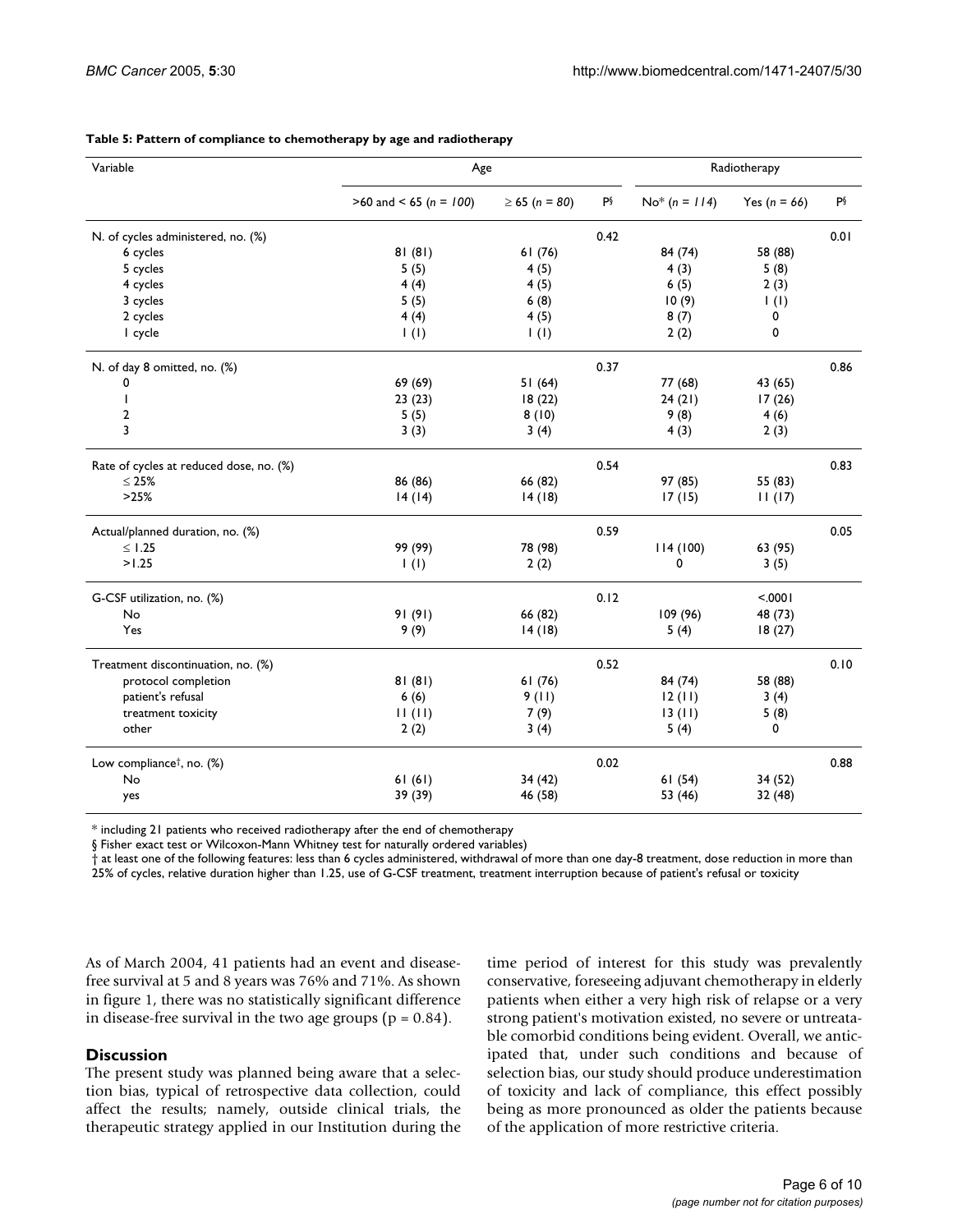<span id="page-6-0"></span>

## Kaplan-Meier estimated disease-free surv crosses indicate censoring) **Figure 1** ival curves by age categories (solid line: >60 and <65 years; dashed line: ≥ 65 years;

Kaplan-Meier estimated disease-free survival curves by age categories (solid line: >60 and <65 years; dashed line: ≥ 65 years; crosses indicate censoring)

We selected for this study a consecutive series of 180 early breast cancer patients aged 60 to 73 that received, outside clinical trials, adjuvant CMF, with all drugs intravenously on days 1 and 8 every 4 weeks for 6 cycles; this schedule resulted as the most commonly used regimen in a survey circulated among the members of the Breast International Group [14]. Overall, 18% of the patients suffered grade 3– 4 toxicity, and 47% had some problem of compliance, either because dosing and scheduling rules could not be followed appropriately, or because costly supportive drugs (G-CSF) were required. Both these figures are much higher than what we expected. In addition, problems were more frequent among the older subgroup (for compliance) and when radiotherapy was given concomitantly with CMF (for haematological toxicity). The sense of such finding is even strengthened by the fact that very old patients, i.e. those over 75, were not considered for treatment. Particularly, concomitant radiotherapy significantly prolonged duration of chemotherapy over the planned time in 5% of patients, haematological toxicity being the most reasonable cause, as suggested by a more frequent need of G-CSF. Paradoxically, because of more prolonged time and less intensive administration, the number of CMF cycles fared better among patients who received concomitant radiotherapy.

In a retrospective analysis of adjuvant CMF for elderly breast cancer patients enrolled in the International Breast Cancer Study Group (IBCSG) trial VII [15], 76 women 65 years of age or older, compared with 223 postmenopausal women younger than 65, showed higher grades of severe toxicity either considering any type (17% v 7%, respectively), or haematologic (9% v 5%, respectively). In addition, only 48% of the older patients as compared with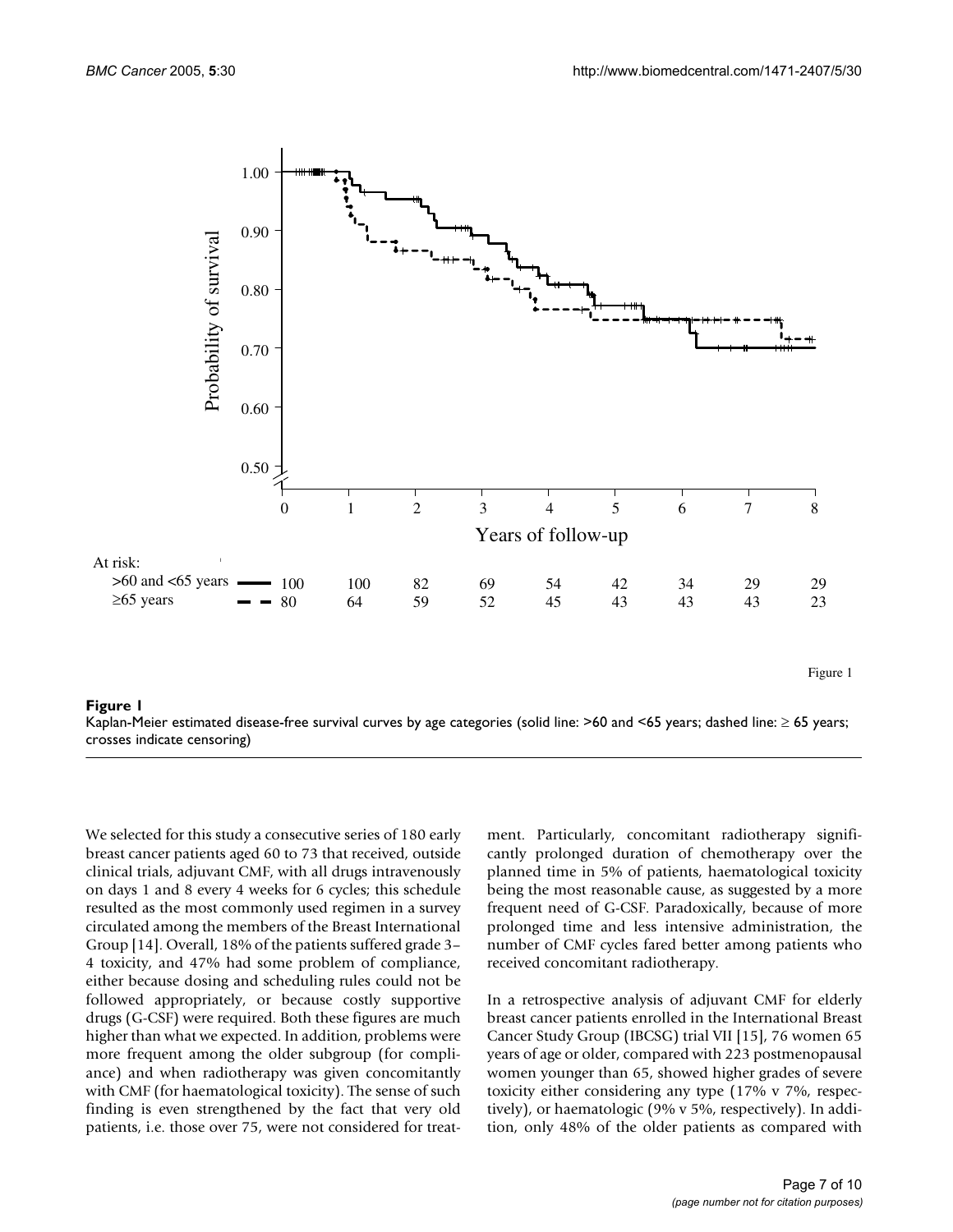65% of the younger ones received at least 85% of the planned dose. Our findings in terms of toxicity and compliance are overall worse than in the IBCSG trial VII. The most reasonable explanation for this is the duration of CMF, that was planned for 3 cycles in the IBCSG trial and for 6 cycles in our routine practice; also, we cannot exclude effects of the type of schedule (all drugs intravenously versus cyclophosphamide orally on days 1–14) and the effect of the timing of radiotherapy, given at the end of chemotherapy in the IBCSG trial VII, while it was concomitant in 37% of the patients in our study. In addition, we hypothesize that selection bias, arising from typical exclusion criteria of randomized clinical trials, could also have lowered toxicity rate in the IBCSG trial VII. Anyway, the conclusion of the Authors that less toxic chemotherapy regimens are required for high-risk elderly patients is completely supported by our findings.

For elderly patients with breast cancer, adjuvant chemotherapy should be considered both when the tumor does not express hormonal receptors, because tamoxifen would be ineffective, and in many cases in which the tumor is receptor-positive, because several indirect, but reliable, evidences suggest that positive effects of chemotherapy and tamoxifen are not mutually exclusive but can sum up, at a given extent. Based on current knowledge, the problem could be structured saying that the choice of not giving adjuvant chemotherapy must be supported by valid reasons, inside the decision making process. Factors that can affect such decision are risk of relapse, life expectancy and patient's preferences. As for risk of relapse, several subsequent editions of the St.Gallen guidelines [4,6,16], widely accepted as a reasonable approach to the treatment of early breast cancer, rule out that patients with ER/PgRnegative can be considered at minimal risk. In addition, within endocrine responsive tumors, the minimal risk category is limited to a quite small group of patients. A large amount of elderly patients fall within prognostic categories at average or high risk of relapse. Extermann et al. [17] faced the problem of coupling the risk of cancer relapse or death with life expectancy in order to define a utility measure that can assist decision making. Based on current estimates of efficacy of adjuvant chemotherapy, they found that a risk of 12% at 10 years is the threshold value to produce an absolute 1% survival gain for a 75 years old patient, who has approximately 12 years of life expectancy, if not particularly sick; as for the risk of relapse, estimates show that older breast cancer patients can expect advantages from treatment fairly similar to that of younger patients, both for tamoxifen and for chemotherapy. Finally, patient's preferences are not an easy matter of study [18], and, particularly in the setting of adjuvant chemotherapy of elderly breast cancer patients, data are very poor. Some studies, mostly including patients younger than 70, have shown that age does not affect patient's preferences [19] and that most patients consider 6 months of adjuvant CMF chemotherapy worthwhile for relatively modest survival gains [20]. Furthermore, indirect data, regarding elderly cancer patients [21] with various cancer types, suggest that more than 70% of elderly patients are willing to receive effective chemotherapy even if toxicity is relevant; such data, however, should be confirmed in a particular clinical setting like that of adjuvant chemotherapy, where the treatment is given to reduce an invisible risk, rather than to cure a visible disease.

Anyway, while growing the scientific evidence that adjuvant chemotherapy should be considered for elderly patients with breast cancer at risk of relapse, several reports show that the use of adjuvant chemotherapy in clinical practice does dramatically decline with age. De Michele et al. showed that in a tertiary cancer centre the rate of women eligible for adjuvant chemotherapy according to international guidelines who were actually offered chemotherapy dramatically decreased from 77%, among those aged 61 to 69, to 23%, among those aged 70 ore more [22]. Mandelblatt et al., from the Outcomes and Preferences for Treatment in Older Women Nationwide Study (OPTIONS) project, reported that, within a cohort of 718 patients, treated at public hospitals in several US states between 1995 and 1997, only 7% of those aged 67 to 79 years received adjuvant chemotherapy [23]. Woodard et al., after adjusting for a number of possible confounders, found that the odds of not receiving adjuvant chemotherapy for patients older than 65 is 62 times higher than that of patients younger than 50, and, even if the analysis is limited to ER-negative cases (i.e. those not amenable to hormonal adjuvant treatment), an odds of 7 is calculated [24].

There can be a lot of reasons for the discrepancy between guidelines or clinical trials evidences and practical application. One we believe is very important, together with other Authors [25], is the paucity of clinical trials specifically addressing adjuvant chemotherapy of elderly patients, because it is conceivable that lack of reliable evidences does not encourage physicians to suggest treatments that are potentially toxic and dangerous [26]. The consequences of such phenomenon are relevant, considering that sensible differences in patients outcome can be produced by varying treatment approaches [27].

## **Conclusion**

In conclusion, the present data, together with other retrospective evidences, strongly highlight the need of clinical trials of adjuvant chemotherapy specific for elderly early breast cancer patients, possibly looking for drugs or schemes that have shown in previous feasibility studies a favourable profile of safety. In this light, in a randomised clinical trial open to early breast cancer patients aged 65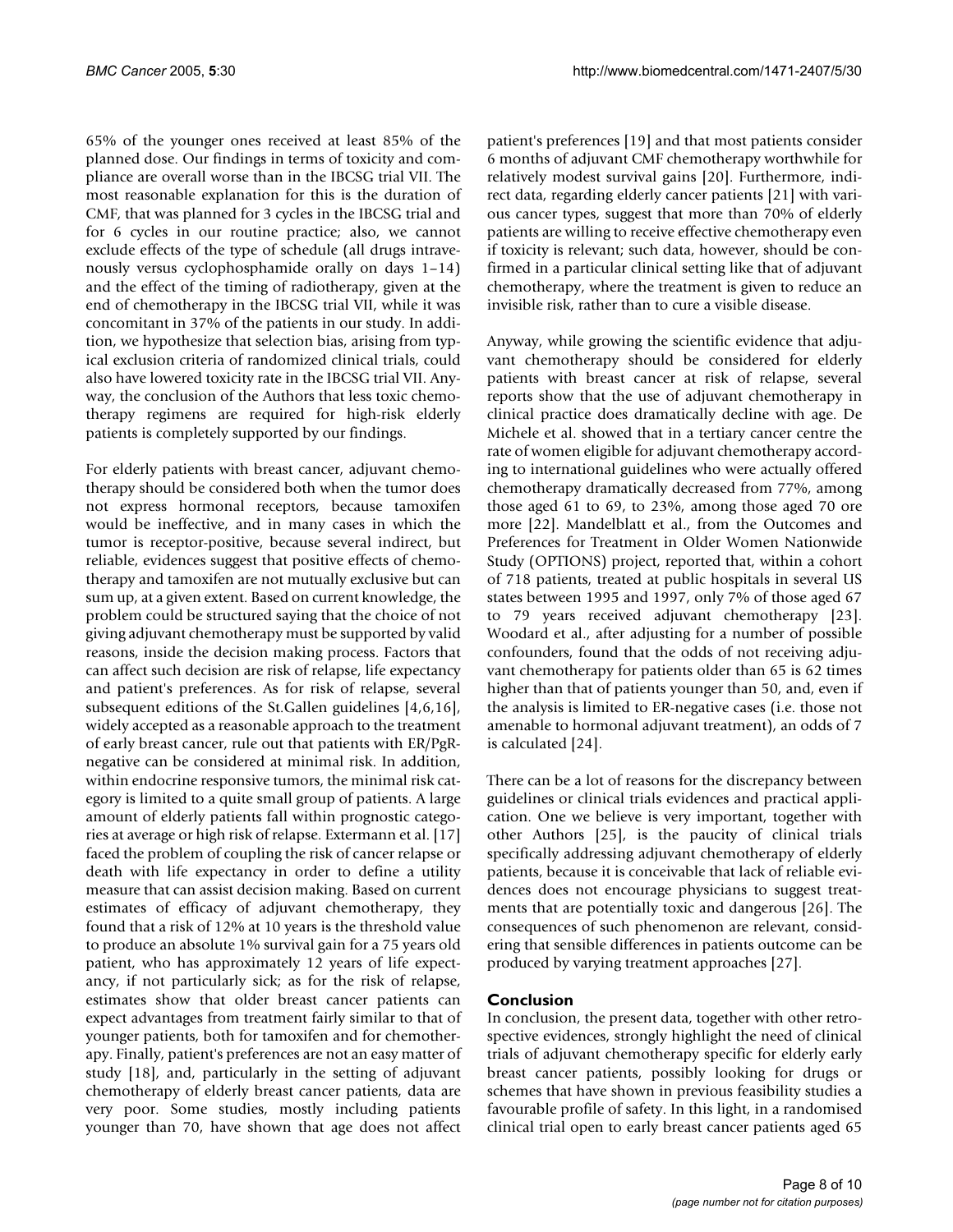to 80 with an average/high risk of relapse according to St.Gallen criteria, we are actually comparing CMF with weekly docetaxel, a treatment scheme that has shown sufficient activity and excellent tolerability in a phase II study conducted in elderly advanced breast cancer patients [28].

#### **Competing interests**

The author(s) declare that they have no competing interests.

#### **Authors' contributions**

EDM, FP and AdM conceived of the study, participated in its design and coordination and drafted the manuscript;

AG, CP, GA, VL, GL, FN, ER, GD'A, IC, MR, BM, ME and MDM treated the patients, collected the clinical data useful for the analysis and revised the article critically for important intellectual content;

All authors read and approved the final manuscript.

#### **Acknowledgements**

The authors wish to thank Giuliana Canzanella, Fiorella Romano and Federika Crudele for data management, Alfonso Savio for software assistance, and Giovanni de Matteis for secretarial activities. The Clinical Trials Unit is partially supported by AIRC (Associazione Italiana per la Ricerca sul Cancro), CTPG (Clinical Trials Promoting Group) and GIOGer (Gruppo Italiano di Oncologia Geriatrica). Ermelinda De Maio and Massimo Di Maio are recipients of a FIRC (Fondazione Italiana per la Ricerca sul Cancro) fellowship.

#### **References**

- 1. Chu C, Tarone RE, Kessler LG: **[Recent trends in US breast can](http://www.ncbi.nlm.nih.gov/entrez/query.fcgi?cmd=Retrieve&db=PubMed&dopt=Abstract&list_uids=8901855)[cer incidence, survival and mortality rates.](http://www.ncbi.nlm.nih.gov/entrez/query.fcgi?cmd=Retrieve&db=PubMed&dopt=Abstract&list_uids=8901855)** *J Natl Cancer Inst* 1996, **88:**1571-1579.
- 2. *Surveillance, Epidemiology, and End Results (SEER) Program: Public use CD-ROM (1973–1995)* Bethesda (MD): Cancer Statistics Branch, National Cancer Institute; 1998.
- 3. Early Breast Cancer Trialists' Collaborative Group: *2000 analysis overview results. 5th meeting of the EBCTCG Oxford, UK* . September 21–22, 2000
- 4. Goldhirsch A, Glick GH, Gelber RD, Senn HJ: **[Meeting Highlights:](http://www.ncbi.nlm.nih.gov/entrez/query.fcgi?cmd=Retrieve&db=PubMed&dopt=Abstract&list_uids=11559719) [Consensus panel on the treatment of primary breast cancer.](http://www.ncbi.nlm.nih.gov/entrez/query.fcgi?cmd=Retrieve&db=PubMed&dopt=Abstract&list_uids=11559719)** *J Clin Oncol* 2001, **19:**3817-3827.
- National Institutes of Health Consensus Development Panel: **[National Institutes of Health Consensus Development Con](http://www.ncbi.nlm.nih.gov/entrez/query.fcgi?cmd=Retrieve&db=PubMed&dopt=Abstract&list_uids=11438563)[ference Statement: Adjuvant Therapy for Breast Cancer.](http://www.ncbi.nlm.nih.gov/entrez/query.fcgi?cmd=Retrieve&db=PubMed&dopt=Abstract&list_uids=11438563)** *J Natl Cancer Inst* 2001, **93(13):**979-989. November 1–3, 2000
- 6. Goldhirsch A, Wood WC, Gelber RD, Coates AS, Thürlimann B, Senn HJ: **[Meeting Highlights: Updated International Expert](http://www.ncbi.nlm.nih.gov/entrez/query.fcgi?cmd=Retrieve&db=PubMed&dopt=Abstract&list_uids=12847142) [Consensus on the Primary Therapy of Early Breast Cancer.](http://www.ncbi.nlm.nih.gov/entrez/query.fcgi?cmd=Retrieve&db=PubMed&dopt=Abstract&list_uids=12847142)** *J Clin Oncol* 2003, **21:**3357-3365.
- 7. Fargeot P, Bonneterre J, Rochè H, Lortholary A, Campone M, Van Praagh I, Monnier A, Namer M, Schraub S, Barats JC, Guastalla JP, Goudier MJ, Chapelle-Marcillac I: **Disease-Free Survival Advantage of Weekly Epirubicin Plus Tamoxifen Versus Tamoxifen Alone As Adjuvant Treatment of Operable, Node-Positive, Elderly Breast Cancer Patients: 6-Year Follow-Up Results of the French Adjuvant Study Group 08 Trial.** *J Clin Oncol* 2004, **22:**4674-4682.
- 8. Hutchins F, Unger JM, Crowley JJ: **Underrepresentation of patients 65 years of age or older in cancer-treatment trials.** *N Engl J Med* 1999, **347(27):**2061-67.
- 9. Kornblith AB, Kemeny M, Peterson BL, Wheeler J, Crawford J, Bartlett N, Fleming G, Graziano S, Muss H, Cohen HJ, for the Cancer and Leukemia Group B: **[Survey of Oncologists' Perceptions of Bar-](http://www.ncbi.nlm.nih.gov/entrez/query.fcgi?cmd=Retrieve&db=PubMed&dopt=Abstract&list_uids=12209681)**

**[riers to Accrual of Older Patients with Breast Carcinoma to](http://www.ncbi.nlm.nih.gov/entrez/query.fcgi?cmd=Retrieve&db=PubMed&dopt=Abstract&list_uids=12209681) [Clinical Trials.](http://www.ncbi.nlm.nih.gov/entrez/query.fcgi?cmd=Retrieve&db=PubMed&dopt=Abstract&list_uids=12209681)** *Cancer* 2002, **95:**989-96.

- 10. Levine MN, Bramwell VH, Pritchard KI, Norris BD, Shepherd LE, Abu-Zahra H, Findlay B, Warr D, Bowman D, Myles J, Arnold A, Vandenberg T, MacKenzie R, Robert J, Ottaway J, Burnell M, Williams CK, Tu D: **[Randomized trial of intensive cyclophosphamide,](http://www.ncbi.nlm.nih.gov/entrez/query.fcgi?cmd=Retrieve&db=PubMed&dopt=Abstract&list_uids=9704715) [epirubicin, and fluorouracil chemotherapy compared with](http://www.ncbi.nlm.nih.gov/entrez/query.fcgi?cmd=Retrieve&db=PubMed&dopt=Abstract&list_uids=9704715) cyclophosphamide, methotrexate, and fluorouracil in premenopausal women with node-positive breast cancer: [National Cancer Institute of Canada Clinical Trials Group.](http://www.ncbi.nlm.nih.gov/entrez/query.fcgi?cmd=Retrieve&db=PubMed&dopt=Abstract&list_uids=9704715)** *J Clin Oncol* 1998, **16:**2651-2658.
- 11. French Adjuvant Study Group: **[Benefit of a High-Dose Epirubicin](http://www.ncbi.nlm.nih.gov/entrez/query.fcgi?cmd=Retrieve&db=PubMed&dopt=Abstract&list_uids=11157009) [Regimen in Adjuvant Chemotherapy for Node-Positive](http://www.ncbi.nlm.nih.gov/entrez/query.fcgi?cmd=Retrieve&db=PubMed&dopt=Abstract&list_uids=11157009) Breast Cancer Patients With Poor Prognostic Factors: 5- Year Follow-Up Results of French Adjuvant Study Group 05 [Randomized Trial.](http://www.ncbi.nlm.nih.gov/entrez/query.fcgi?cmd=Retrieve&db=PubMed&dopt=Abstract&list_uids=11157009)** *J Clin Oncol* 2001, **19:**602-611.
- 12. Nabholtz J-M, Pienkowski T, Mackey J, Pawlicki M, Guastalla JP, Vogel C, Weaver C, Walley B, Martin M, Chap L, Tomiak E, Juhos E, Guevin R, Howell A, Hainsworth J, Fornander T, Blitz S, Gazel S, Loret C, Riva A: **Phase III trial comparing TAC (docetaxel, doxorubicin, cyclophosphamide) with FAC (5-fluorouracil, doxorubicin, cyclophosphamide) in the adjuvant treatment of node positive breast cancer (BC) patients: Interim analysis of the BCIRG 001 study.** *Proc Am Soc Clin Oncol* 2002, **21:**36a. abstract 141
- 13. Citron ML, Berry DA, Cirrincione C, Hudis C, Winer EP, Gradishar WJ, Davidson NE, Martino S, Livingston R, Ingle JN, Perez EA, Carpenter J, Hurd D, Holland JF, Smith BL, Sartor CI, Leung EH, Abrams J, Schilsky RL, Muss HB, Norton L: **[Randomized trial of dose](http://www.ncbi.nlm.nih.gov/entrez/query.fcgi?cmd=Retrieve&db=PubMed&dopt=Abstract&list_uids=12668651)[dense versus conventionally scheduled and sequential versus](http://www.ncbi.nlm.nih.gov/entrez/query.fcgi?cmd=Retrieve&db=PubMed&dopt=Abstract&list_uids=12668651) concurrent combination chemotherapy as postoperative adjuvant treatment of node-positive primary breast cancer: First report of Intergroup Trial C9741/Cancer and Leukemia [Group B Trial 9741.](http://www.ncbi.nlm.nih.gov/entrez/query.fcgi?cmd=Retrieve&db=PubMed&dopt=Abstract&list_uids=12668651)** *J Clin Oncol* 2003, **21:**1431-1439.
- 14. Biganzoli L, Goldhirsch A, Straehle C, Castiglione M, Therasse P, Aapro M, Minisini A, Piccart M: **[Adjuvant chemotherapy in eld](http://www.ncbi.nlm.nih.gov/entrez/query.fcgi?cmd=Retrieve&db=PubMed&dopt=Abstract&list_uids=14760110)[erly patients with breast cancer: a survey of the Breast Inter](http://www.ncbi.nlm.nih.gov/entrez/query.fcgi?cmd=Retrieve&db=PubMed&dopt=Abstract&list_uids=14760110)[national Group \(BIG\).](http://www.ncbi.nlm.nih.gov/entrez/query.fcgi?cmd=Retrieve&db=PubMed&dopt=Abstract&list_uids=14760110)** *Ann Oncol* 2004, **15:**207-210.
- 15. Crivellari D, Bonetti M, Castiglione-Gertsch M, Gelber RD, Rudenstam CM, Thurlimann B, Price KN, Coates AS, Hurny C, Bernhard J, Lindtner J, Collins J, Senn HJ, Cavalli F, Forbes J, Gudgeon A, Simoncini E, Cortes-Funes H, Veronesi A, Fey M, Goldhirsch A, for the International Breast Cancer Study Group: **[Burdens and Benefits of Adju](http://www.ncbi.nlm.nih.gov/entrez/query.fcgi?cmd=Retrieve&db=PubMed&dopt=Abstract&list_uids=10735888)[vant Cyclophosphamide, Methotrexate, and Fluorouracil](http://www.ncbi.nlm.nih.gov/entrez/query.fcgi?cmd=Retrieve&db=PubMed&dopt=Abstract&list_uids=10735888) and Tamoxifen for Elderly Patients With Breast Cancer: The [International Breast Cancer Study Group Trial VII.](http://www.ncbi.nlm.nih.gov/entrez/query.fcgi?cmd=Retrieve&db=PubMed&dopt=Abstract&list_uids=10735888)** *J Clin Oncol* 2000, **18:**1412-1422.
- 16. Goldhirsch A, Glick JH, Gelber RD, Senn HJ: **[Meeting Highlights](http://www.ncbi.nlm.nih.gov/entrez/query.fcgi?cmd=Retrieve&db=PubMed&dopt=Abstract&list_uids=9811309) [International Consensus Panel on the Treatment of Primary](http://www.ncbi.nlm.nih.gov/entrez/query.fcgi?cmd=Retrieve&db=PubMed&dopt=Abstract&list_uids=9811309) [Breast Cancer.](http://www.ncbi.nlm.nih.gov/entrez/query.fcgi?cmd=Retrieve&db=PubMed&dopt=Abstract&list_uids=9811309)** *J Natl Cancer Inst* 1998, **90:**1601-1608.
- Extermann M, Balducci L, Lyman GH: [What Threshold for Adju](http://www.ncbi.nlm.nih.gov/entrez/query.fcgi?cmd=Retrieve&db=PubMed&dopt=Abstract&list_uids=10764431)**[vant Therapy in Older Breast Cancer Patients?](http://www.ncbi.nlm.nih.gov/entrez/query.fcgi?cmd=Retrieve&db=PubMed&dopt=Abstract&list_uids=10764431)** *J Clin Oncol* 2000, **18:**1709-1717.
- 18. Stiggelbout AM, de Haes JCJM: **[Patient Preference for Cancer](http://www.ncbi.nlm.nih.gov/entrez/query.fcgi?cmd=Retrieve&db=PubMed&dopt=Abstract&list_uids=11134216) [Therapy: An Overview of Measurement Approaches.](http://www.ncbi.nlm.nih.gov/entrez/query.fcgi?cmd=Retrieve&db=PubMed&dopt=Abstract&list_uids=11134216)** *J Clin Oncol* 2001, **19:**220-230.
- 19. Duric V, Stockler M: **[Patients' preferences for adjuvant chemo](http://www.ncbi.nlm.nih.gov/entrez/query.fcgi?cmd=Retrieve&db=PubMed&dopt=Abstract&list_uids=11902540)[therapy in early breast cancer: a review of what makes it](http://www.ncbi.nlm.nih.gov/entrez/query.fcgi?cmd=Retrieve&db=PubMed&dopt=Abstract&list_uids=11902540) [worthwhile.](http://www.ncbi.nlm.nih.gov/entrez/query.fcgi?cmd=Retrieve&db=PubMed&dopt=Abstract&list_uids=11902540)** *Lancet Oncol* 2001, **2:**691-697.
- 20. Simes RJ, Coates AS: **[Patient Preferences for Adjuvant Chem](http://www.ncbi.nlm.nih.gov/entrez/query.fcgi?cmd=Retrieve&db=PubMed&dopt=Abstract&list_uids=11773309)[otherapy of Early Breast Cancer: How Much Benefit Is](http://www.ncbi.nlm.nih.gov/entrez/query.fcgi?cmd=Retrieve&db=PubMed&dopt=Abstract&list_uids=11773309) [Needed?](http://www.ncbi.nlm.nih.gov/entrez/query.fcgi?cmd=Retrieve&db=PubMed&dopt=Abstract&list_uids=11773309)** *J Natl Cancer Inst Monogr* 2001, **30:**146-152.
- 21. Extermann M, Albrand G, Chen H, Zanetta S, Schonwetter R, Zulian GB, Cantor A, Droz JP: **[Are Older French Patients As Willing](http://www.ncbi.nlm.nih.gov/entrez/query.fcgi?cmd=Retrieve&db=PubMed&dopt=Abstract&list_uids=12874269) [As Older American Patients to Undertake Chemotherapy?](http://www.ncbi.nlm.nih.gov/entrez/query.fcgi?cmd=Retrieve&db=PubMed&dopt=Abstract&list_uids=12874269)** *J Clin Oncol* 2003, **21:**3214-3219.
- 22. De Michele A, Putt M, Zhang Y, Glick JH, Norman S: **[Older Age](http://www.ncbi.nlm.nih.gov/entrez/query.fcgi?cmd=Retrieve&db=PubMed&dopt=Abstract&list_uids=12712466) [Predicts a Decline in Adjuvant Chemotherapy Recommen](http://www.ncbi.nlm.nih.gov/entrez/query.fcgi?cmd=Retrieve&db=PubMed&dopt=Abstract&list_uids=12712466)dations for Patients with Breast Carcinoma. Evidence from a Tertiary Care Cohort of Chemotherapy-Eligible Patients.** *Cancer* 2003, **97:**2150-2159.
- 23. Mandelblatt JS, Hadley J, Kerner JF, Schulman KA, Gold K, Dunmore-Griffith J, Edge S, Guadagnoli E, Lynch JJ, Meropol NJ, Weeks JC, Winn R, for the Outcomes and Preferences for Treatment in Older Women Nationwide Study (OPTIONS) Research Team: **[Patterns of](http://www.ncbi.nlm.nih.gov/entrez/query.fcgi?cmd=Retrieve&db=PubMed&dopt=Abstract&list_uids=10931455) [Breast Carcinoma Treatment in Older Women. Patient](http://www.ncbi.nlm.nih.gov/entrez/query.fcgi?cmd=Retrieve&db=PubMed&dopt=Abstract&list_uids=10931455)**